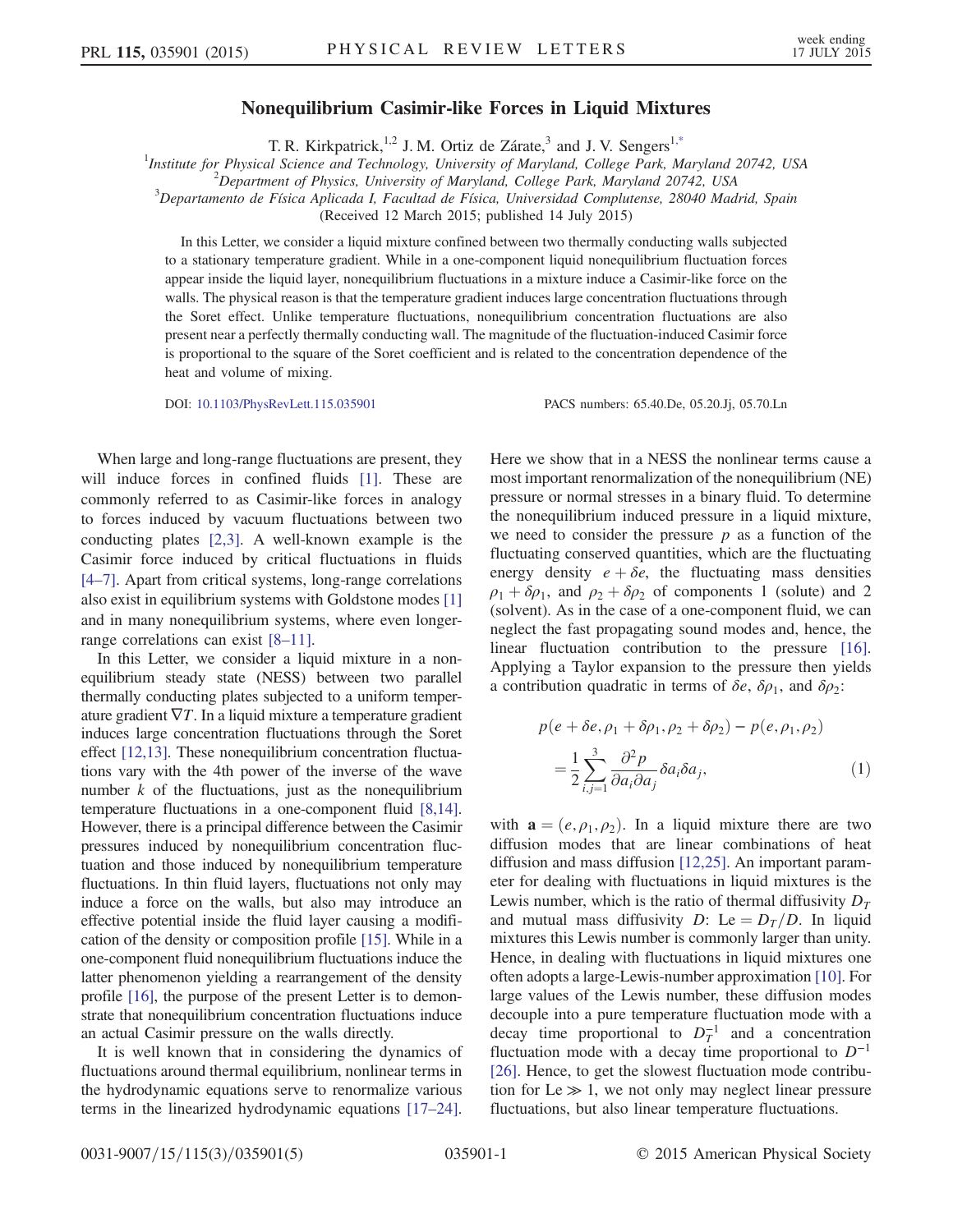For the concentration variable we adopt the mass fraction of the solute  $w = \rho_1/\rho$  with  $\rho = \rho_1 + \rho_2$  being the mass density of the mixture. At constant  $p$  and  $T$ ,  $\delta e$ ,  $\delta \rho_1 \delta \rho_2$  are related to the concentration fluctuations δw by δe =  $(\partial e/\partial w)_{nT}$ δw, δρ<sub>1</sub> =  $(\partial \rho_1/\partial w)_{nT}$ δw, δρ<sub>2</sub> =  $(\partial \rho_2/\partial w)_{p,T} \delta w$ . We then obtain from Eq. [\(1\)](#page-0-0) for the average NE contribution  $p_{NE}^w(\mathbf{r})$  at a position  $\mathbf{r} = \{x, y, z\}$  to the equilibrium pressure *n* in terms of e a w.  $\{x, y, z\}$  to the equilibrium pressure p in terms of e,  $\rho$ , w:

<span id="page-1-0"></span>
$$
p_{\text{NE}}^w(\mathbf{r}) = -\frac{1}{2} \left( \frac{\partial p}{\partial e} \right)_{\rho,w} \left[ \left( \frac{\partial^2 e}{\partial w^2} \right)_{p,T} - \left( \frac{\partial e}{\partial \rho} \right)_{p,w} \left( \frac{\partial^2 \rho}{\partial w^2} \right)_{p,T} - \frac{2}{\rho} \left( \frac{\partial e}{\partial w} \right)_{p,\rho} \left( \frac{\partial \rho}{\partial w} \right)_{p,T} \right] \langle [\delta w(\mathbf{r})]^2 \rangle_{\text{NE}}, \tag{2}
$$

where the superscript w indicates that  $p_{NE}^w(\mathbf{r})$  is a Casimir<br>pressure induced by concentration fluctuations. We note pressure induced by concentration fluctuations. We note that only the NE concentration fluctuations  $\langle [\delta w(\mathbf{r})]^2 \rangle$ <br>cause a renormalization of the pressure since the equicause a renormalization of the pressure, since the equilibrium concentration fluctuations are already incorporated in the unrenormalized pressure. Just as for the case of a one-component fluid [\[16\],](#page-3-7) the NE pressure can be obtained from an explicit mode-coupling theory generalized to NESS, which justifies the approach adopted above.

Relevant thermodynamic relations, associated with the hydrodynamic modes in a mixture, can be found in an article of Wood [\[25\].](#page-3-11) Noting that the thermodynamic field conjugate to the mass fraction  $w$  is the difference between the specific chemical potentials of the solute and the solvent,  $\mu = \mu_1 - \mu_2$ , we can transform Eq. [\(2\)](#page-1-0) into

$$
p_{\text{NE}}^w(\mathbf{r}) = -\frac{\rho(\gamma - 1)}{2\alpha T} \left[ \chi^{-1} - T \left( \frac{\partial \chi^{-1}}{\partial T} \right)_{p,w} -\frac{\rho c_{p,w}}{\alpha} \left( \frac{\partial \chi^{-1}}{\partial p} \right)_{T,w} \right] \langle [\delta w(\mathbf{r})]^2 \rangle_{\text{NE}}, \quad (3)
$$

where  $\alpha = -\rho^{-1}(\partial \rho/\partial T)_{p,w}$  is the thermal expansion coefficient,  $c_{p,w}$  the isobaric specific heat capacity,  $\gamma =$  $c_{V,w}/c_{p,w}$  the ratio of the isochoric and isobaric heat capacities, and  $\chi = (\partial w/\partial \mu)_{p,T}$  an osmotic susceptibility. This osmotic susceptibility can be related to the molar excess Gibbs energy [\[27\]](#page-3-12) and, hence, its temperature and pressure derivatives to the excess molar enthalpy  $H<sup>E</sup>$  and the excess molar volume  $V^E$ , so that

<span id="page-1-3"></span>
$$
p_{NE}^{w}(\mathbf{r}) = -\frac{\rho(\gamma - 1)}{2\alpha T} \frac{M^3}{M_1^2 M_2^2} \times \left[ \left( \frac{\partial^2 H^E}{\partial x_1^2} \right)_{p,T} - \frac{\rho c_{p,w}}{\alpha} \left( \frac{\partial^2 V^E}{\partial x_1^2} \right)_{p,T} \right] \times \langle [\delta w(\mathbf{r})]^2 \rangle_{NE}, \tag{4}
$$

where  $M_1$  and  $M_2$  are the molar weights of the solute and solvent, respectively,  $M = M_1x_1 + (1 - x_1)M_2$  the molar weight of the mixture, and  $x_1$  the mole fraction of the solute.

The intensity of the NE concentration fluctuations  $\langle [\delta w(\mathbf{r})]^2 \rangle_{\text{NE}}$  can be obtained by solving appropriate fluc-<br>tuating hydrodynamics equations [10.28.29]. We consider a tuating hydrodynamics equations [\[10,28,29\]](#page-3-9). We consider a liquid mixture subjected to a stationary temperature gradient  $\nabla T$  confined between two horizontal thermally conducting plates located at  $z = \pm L/2$  in the coordinate direction perpendicular to the plates. Such a temperature gradient induces a stationary concentration gradient  $\nabla w =$  $-w(1-w)S_T\nabla T$ , where  $S_T$  is the Soret coefficient [\[12,13\]](#page-3-5). A procedure for solving the fluctuating hydrodynamic equations to obtain the intensity of the NE concentration fluctuations has been developed by two of us, but with artificial boundary conditions for the fluctuations at the walls adopted for mathematical convenience [\[29\].](#page-3-13) It turns out that exactly the same procedure can be used to obtain the solution for the intensity of the NE concentration fluctuations which satisfies physically realistic boundary conditions, namely, a rigid-boundary condition for the wall-normal velocity fluctuations,  $\delta v_z = d \delta v_z/dz = 0$  [\[30\],](#page-3-14) and the condition of no mass flux through the boundaries,  $d\delta w/dz = 0$ , at  $z = \pm L/2$ , for Le  $\gg 1$ . The solution  $\langle \delta w(\mathbf{r})|^2 \rangle_{NE}$  for the intensity of the NE concentration fluctuations and hence for intensity of the NE concentration fluctuations and, hence, for the NE Casimir pressure  $p_{NE}^w(z)$ , only depends on the height z in the liquid layer. While the solution for arbitrary values of  $\zeta$  in the liquid layer. While the solution for arbitrary values of z is rather complicated, the important new result is that we have obtained a simple expression for the concentration fluctuations at the walls:

<span id="page-1-2"></span>
$$
\left\langle \left[ \delta w \left( z = \pm \frac{L}{2} \right) \right]^2 \right\rangle_{\text{NE}} = \frac{k_B T}{\rho \nu D} F_0 w^2 (1 - w)^2 S_T^2 L (\nabla T)^2
$$
\n(5)

<span id="page-1-1"></span>with

$$
F_0 = \frac{1}{2\pi} \int_0^\infty q \left[ \frac{1}{q^4} + \frac{4(1 - \cosh q)}{q^2(q + \sinh q)} \right] dq \approx 3.11 \times 10^{-3},\tag{6}
$$

where  $k_B$  is Boltzmann's constant and  $\nu$  is the kinematic viscosity. In Eq. [\(6\)](#page-1-1)  $q = k_{\parallel}L$ , where  $k_{\parallel}$  is the magnitude of the component of the wave vector  $\bf{k}$  of the fluctuations parallel to the plates [\[29\].](#page-3-13) A derivation of the intensity of the NE concentration fluctuations, given by Eqs. [\(5\)](#page-1-2) and [\(6\),](#page-1-1) can be found in [\[31\].](#page-3-15) Substitution of Eq. [\(5\)](#page-1-2) into Eq. [\(4\)](#page-1-3) yields for the NE Casimir pressure  $p_{NE}^w(z = \pm L/2)$  exerted on the walls. walls:

<span id="page-1-4"></span>
$$
p_{NE}^{w}\left(z=\pm\frac{L}{2}\right)
$$
  
=  $-\frac{k_B T^2 (\gamma - 1)}{2\alpha \nu D} \frac{M^3}{M_1^2 M_2^2}$   
 $\times \left[ \left(\frac{\partial^2 H^E}{\partial x_1^2}\right)_{p,T} - \frac{\rho c_{p,w}}{\alpha} \left(\frac{\partial^2 V^E}{\partial x_1^2}\right)_{p,T} \right]$   
 $\times F_0 w^2 (1 - w)^2 S_T^2 L \left(\frac{\nabla T}{T}\right)^2.$  (7)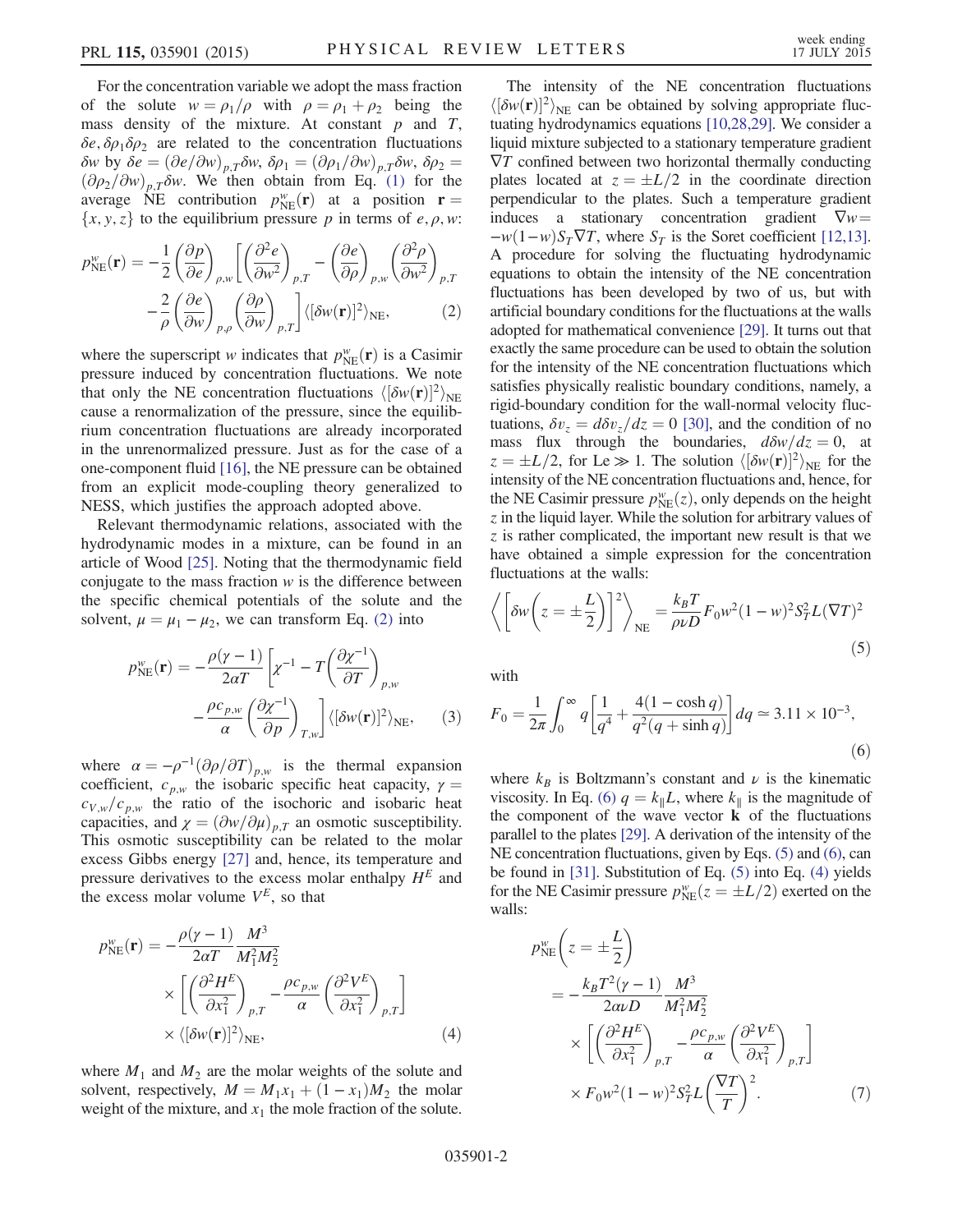It has been verified experimentally that approximating the thermodynamic and transport properties in Eq. [\(5\),](#page-1-2) and hence in Eq.  $(7)$ , by their average values in the center of the liquid layer reproduces the intensity of the nonequilibrium fluctuations to within 1% at temperature differences up to  $\Delta T = 40$  K between two plates [\[27,32\]](#page-3-12). We note that for a given temperature gradient  $\nabla T$ , the Casimir pressure exerted on the walls increases with the distance L between the plates, indicating that we are dealing with a giant, i.e., surprisingly large, Casimir effect [\[33\].](#page-3-16) The physical reason is that the NE correlations diverge as  $k^{-4}$ , which means that in real space the correlations scale with the system size L. While there exists an extensive literature on long-range correlation in NESS, we emphasize that only NE temperature and NE concentration fluctuations cause such a dramatic effect [\[8,10\]](#page-3-4). Physically, it may be more practical to study the NE Casimir pressure as a function of the distance L for a given temperature difference  $\Delta T$  between the plates so that  $\nabla T = \Delta T/L$ . It then follows from Eq. [\(7\)](#page-1-4) that  $p_{NE}^w$  will be proportional to  $L^{-1}(\Delta T/T)^2$ . In principle  $p^w$  is also affected by gravity. However, it is expected that  $p_{NE}^w$  is also affected by gravity. However, it is expected that this effect will be minor except when the mixture is close to a hydrodynamic instability [\[16\]](#page-3-7).

It is interesting to compare the Casimir pressure induced by NE concentration fluctuations with a Casimir pressure induced by NE temperature fluctuations in a onecomponent fluid [\[16\].](#page-3-7) In analogy to Eq. [\(4\),](#page-1-3) that result can be written as

<span id="page-2-0"></span>
$$
p_{\text{NE}}^T(z) = -\frac{\rho(\gamma - 1)}{2\alpha T} \left[ \left( \frac{\partial^2 h}{\partial T^2} \right)_p - \frac{\rho c_p}{\alpha} \left( \frac{\partial^2 v}{\partial T^2} \right)_p \right] \times \langle [\delta T(\mathbf{r})]^2 \rangle_{\text{NE}}, \tag{8}
$$

where  $h$  is the specific enthalpy and  $v$  the specific volume. While Eqs. [\(4\)](#page-1-3) and [\(8\)](#page-2-0) look very similar, there is a fundamental difference between the two. In contrast to Eq. [\(7\),](#page-1-4) Eq. [\(8\)](#page-2-0) implies

$$
p_{\text{NE}}^T \left( z = \pm \frac{L}{2} \right) = 0,\tag{9}
$$

since at a thermally conducting wall  $\delta T = 0$ . Hence, the Casimir pressure  $p_{\text{NE}}^T$  induced by NE temperature fluctuations appears in the inside of the fluid layer, causing a rearrangement of the density profile [\[16\],](#page-3-7) and exerting a pressure on the thermally conducting walls indirectly. Hence, we only quoted finite values for  $\langle p_{NE}^T \rangle_z$  averaged over the height of the fluid layer in previous publications [16.33]. We height of the fluid layer in previous publications [\[16,33\]](#page-3-7). We note that in the dilute-gas limit  $p_{NE}^T$  vanishes for any value of  $z$ .

To understand the implications of Eq. [\(7\),](#page-1-4) we may envision a configuration where a (thin) plate with temperature  $T_2$  is located in a liquid mixture between two walls, both with a temperature  $T_1$ , as schematically illustrated in Fig. [1](#page-2-1). When  $p_{NE}^w > 0$ , the liquid mixture will exert NE

<span id="page-2-1"></span>

FIG. 1 (color online). Schematic illustration of Casimir pressures  $p_{NE}^w > 0$ , induced by NE concentration fluctuations on a plate with temperature  $T_2$  located in a liquid mixture between walls with temperature  $T_1$ . For  $p_{NE}^w < 0$ , the plate would be pulled to the closest wall.

Casimir pressures on the two sides of the inner plate proportional to  $(\Delta T)^2/L_1$  and  $(\Delta T)^2/L_2$ . When  $L_1 \neq L_2$ , the plate will experience a net force causing it to move to the center of the liquid mixture layer. Hence, the force needed to move this plate off center would be a measure of the Casimir force induced by the NE concentration fluctuations. In practice it may be difficult to maintain plates at a close distance parallel to each other [\[3,34,35\]](#page-3-17) and one may want to replace the plate by a particle. While a geometrical analysis of such a configuration becomes more complicated [\[5,15\]](#page-3-18), the physical principle remains the same.

In Table [I](#page-2-2) we present some order-of-magnitude estimates for the pressure  $p_{NE}^w$  induced by NE concentration fluctuations and compare the values with those for the original Casimir pressure  $p_{\text{em}}$ , originating from electromagnetic fluctuations in vacuum [\[2\]](#page-3-2), and with the critical Casimir pressure  $p_c$  [\[4,7\].](#page-3-3) The Casimir pressures induced by NE concentration fluctuations are much larger, than either  $p_{em}$  or  $p_c$ . Table [I](#page-2-2) also shows that  $p_{NE}^w$  can be either positive or

<span id="page-2-2"></span>TABLE I. Estimated Casimir pressures.

|                            |                                                  | $L = 10^{-6}$ m        | $L = 10^{-4}$ m                                |
|----------------------------|--------------------------------------------------|------------------------|------------------------------------------------|
| $p_{\text{em}}^{\text{a}}$ |                                                  |                        | $-1 \times 10^{-3}$ Pa $-1 \times 10^{-11}$ Pa |
| $p_c^{\ b}$                |                                                  | $-6 \times 10^{-4}$ Pa | $-6 \times 10^{-10}$ Pa                        |
| $p_{\text{NE}}^w$          | toluene + $n$ -hexane <sup>c</sup>               | $+2 \times 10^{-1}$ Pa | $+2 \times 10^{-3}$ Pa                         |
| $p_{\text{NE}}^w$          | 1-methylnaphtalene<br>$+n$ -heptane <sup>c</sup> | $+9$ Pa                | $+0.9 \times 10^{-1}$                          |
| $p_{\text{NE}}^w$          | $\text{aniline} + \text{methanol}^c$             |                        | $-3 \times 10^{-1}$ Pa $-3 \times 10^{-3}$ Pa  |
| $2\pi$ $\alpha$            |                                                  |                        |                                                |

 ${}^{a}$ Refs. [\[2,16\].](#page-3-2)

 ${}^{\text{b}}$ Ref. [\[16\]](#page-3-7).

Equimolar mixture,  $T = 298$  K,  $\Delta T = 25$  K.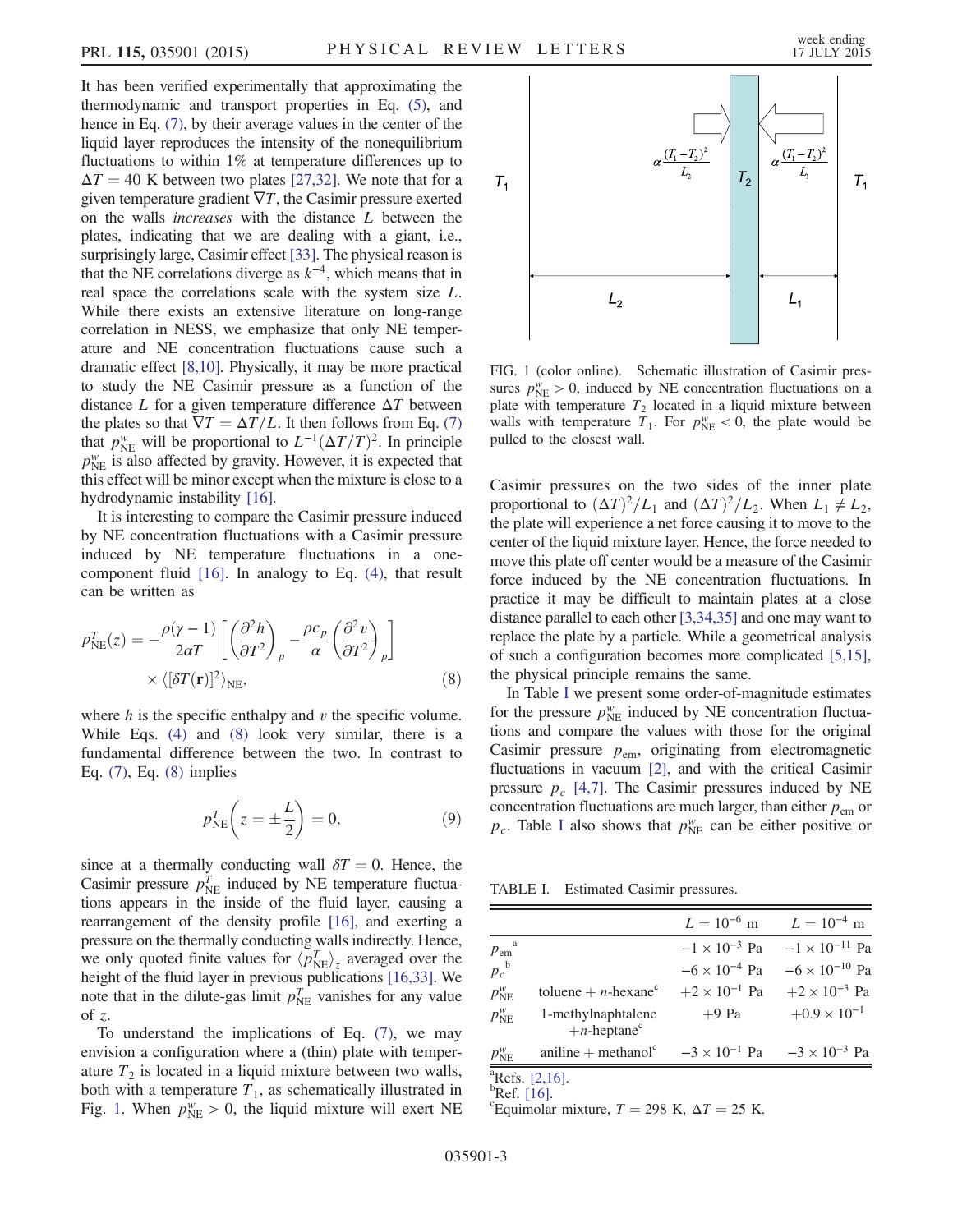negative, essentially depending on whether the concentration dependence of the heat of mixing is convex or concave.

Some authors have proposed NE Casimir forces induced by long-range fluctuations that originate from the spatial dependence of the noise correlations associated with the local fluctuation-dissipation theorem in the presence of a gradient [\[36,37\].](#page-3-19) However, for fluids it has been found that these NE correlations are insignificant compared to the NE correlations caused by a coupling between hydrodynamic modes in NE states considered here [\[38\]](#page-3-20).

Since, in contrast to the Casimir pressure  $p_{NE}^T$  induced by NE temperature fluctuations, the Casimir pressure  $p_{NE}^{\psi}$ induced by NE concentration exerts a direct force on the walls confining the liquid layer, we believe that the Casimir pressure induced by NE concentration fluctuations is a promising candidate for an initial attempt to detect the phenomenon experimentally. As can be seen from Eq. [\(7\)](#page-1-4), the effect can be enhanced by selection of a mixture with a small diffusion coefficient D and a large Soret coefficient  $S_T$ . This is the principal reason why in Table [I](#page-2-2)  $p_{NE}^w$  of 1-methylnaphtalene+n-heptane with  $S_T = 1.73 \times 10^{-2} \text{ K}^{-1}$ [\[39\]](#page-4-0) is much larger than in toluene  $+n$ -hexane with  $S_T = 0.32 \times 10^{-2} \text{ K}^{-1}$  [\[40\]](#page-4-1). The validity of linear nonequilibrium fluctuating dynamics for the NE temperature and NE concentration fluctuations has been confirmed experimentally both by light scattering [\[12,12,32\]](#page-3-5) and by shadowgraph experiments [\[41\]](#page-4-2). Experimental evidence for the existence of a NE Casimir pressure would provide evidence for the validity of nonequilibrium nonlinear fluctuating hydrodynamics.

We note that similar NE concentration fluctuations and, hence, NE Casimir forces, will also be present in liquid films with an isothermal concentration gradient or chemical-potential gradient [\[10,42](#page-3-9)–44]. Hence, this kind of NE Casimir force may be ubiquitous in nature.

The authors acknowledge valuable discussions with Jeremy N. Munday. The research at the University of Maryland was supported by the U.S. National Science Foundation under Grant No. DMR-1401449.

<span id="page-3-0"></span>[\\*](#page-0-1) sengers@umd.edu

- <span id="page-3-1"></span>[1] M. Kardar and R. Golestanian, [Rev. Mod. Phys.](http://dx.doi.org/10.1103/RevModPhys.71.1233) **71**, 1233 [\(1999\).](http://dx.doi.org/10.1103/RevModPhys.71.1233)
- <span id="page-3-2"></span>[2] H. B. G. Casimir, Proc. K. Ned. Akad. Wet.Ser. B 51, 793 (1948).
- <span id="page-3-17"></span>[3] G. L. Klimchitskaya, U. Mohideen, and V. M. Mostepanenko, [Rev. Mod. Phys.](http://dx.doi.org/10.1103/RevModPhys.81.1827) 81, 1827 (2009).
- <span id="page-3-3"></span>[4] M. E. Fisher and P.-G. de Gennes, C.R. Seances Acad. Sci., Ser. B 287, 207 (1978).
- <span id="page-3-18"></span>[5] M. Krech, [J. Phys. Condens. Matter](http://dx.doi.org/10.1088/0953-8984/11/37/201) 11, R391 (1999).
- [6] A. Gambassi, A. Maciolek, C. Hertlein, U. Nellen, L. Helden, C. Bechinger, and S. Dietrich, [Phys. Rev. E](http://dx.doi.org/10.1103/PhysRevE.80.061143) 80, [061143 \(2009\).](http://dx.doi.org/10.1103/PhysRevE.80.061143)
- [7] A. Gambassi, C. Hertlein, L. Helden, S. Dietrich, and C. Bechinger, [Europhysics News](http://dx.doi.org/10.1051/epn/2009301) 40, 18 (2009).
- <span id="page-3-4"></span>[8] J. R. Dorfman, T. R. Kirkpatrick, and J. V. Sengers, [Annu.](http://dx.doi.org/10.1146/annurev.pc.45.100194.001241) [Rev. Phys. Chem.](http://dx.doi.org/10.1146/annurev.pc.45.100194.001241) 45, 213 (1994).
- [9] R. Schmitmann and R. K. P. Zia, in Phase Transitions and Critical Phenomena, edited by C. Domb and J. L. Lebowitz (Academic, New York, 1995), Vol. 17.
- <span id="page-3-9"></span>[10] J. M. Ortiz de Zárate and J. V. Sengers, *Hydrodynamic* Fluctuations in Fluids and Fluid Mixtures (Elsevier, Amsterdam, 2006).
- <span id="page-3-5"></span>[11] B. Derrida, [J. Stat. Mech. \(2007\) P07023.](http://dx.doi.org/10.1088/1742-5468/2007/07/P07023)
- [12] W. B. Li, P. N. Segrè, R. W. Gammon, and J. V. Sengers, [Physica \(Amsterdam\)](http://dx.doi.org/10.1016/0378-4371(94)90440-5) 204A, 399 (1994).
- [13] W. B. Li, K. J. Zhang, J. V. Sengers, R. W. Gammon, and J. M. Ortiz de Zárate, [J. Chem. Phys.](http://dx.doi.org/10.1063/1.481524) 112, 9139 (2000).
- [14] T. R. Kirkpatrick, E. G. D. Cohen, and J. R. Dorfman, [Phys.](http://dx.doi.org/10.1103/PhysRevA.26.995) Rev. A 26[, 995 \(1982\)](http://dx.doi.org/10.1103/PhysRevA.26.995).
- <span id="page-3-6"></span>[15] M. Tröndle, L. Hamau, and S. Dietrich, [J. Chem. Phys.](http://dx.doi.org/10.1063/1.2977999) 129, [124716 \(2008\).](http://dx.doi.org/10.1063/1.2977999)
- <span id="page-3-8"></span><span id="page-3-7"></span>[16] T. R. Kirkpatrick, J. M. Ortiz de Zárate, and J. V. Sengers, Phys. Rev. E 89[, 022145 \(2014\)](http://dx.doi.org/10.1103/PhysRevE.89.022145).
- [17] K. Kawasaki, [Ann. Phys. \(N.Y.\)](http://dx.doi.org/10.1016/0003-4916(70)90375-1) **61**, 1 (1970).
- [18] D. Bedeaux and P. Mazur, [Physica \(Amsterdam\)](http://dx.doi.org/10.1016/0031-8914(74)90104-9) 73, 431 [\(1974\).](http://dx.doi.org/10.1016/0031-8914(74)90104-9)
- [19] P. Mazur and D. Bedeaux, [Physica \(Amsterdam\)](http://dx.doi.org/10.1016/0031-8914(74)90293-6) 75, 79 [\(1974\).](http://dx.doi.org/10.1016/0031-8914(74)90293-6)
- [20] M. H. Ernst, E. H. Hauge, and J. M. J. van Leeuwen, [J. Stat.](http://dx.doi.org/10.1007/BF01012807) Phys. 15[, 7 \(1976\)](http://dx.doi.org/10.1007/BF01012807).
- [21] M. H. Ernst, E. H. Hauge, and J. M. J. van Leeuwen, [J. Stat.](http://dx.doi.org/10.1007/BF01012808) Phys. 15[, 23 \(1976\)](http://dx.doi.org/10.1007/BF01012808).
- [22] D. Forster, D. R. Nelson, and M. J. Stephen, [Phys. Rev. A](http://dx.doi.org/10.1103/PhysRevA.16.732) 16[, 732 \(1977\).](http://dx.doi.org/10.1103/PhysRevA.16.732)
- [23] P. Kovtun and L. G. Yaffe, Phys. Rev. D 68[, 025007 \(2003\).](http://dx.doi.org/10.1103/PhysRevD.68.025007)
- <span id="page-3-11"></span>[24] S. Caron-Huot and O. Saremi, [J. High Energy Phys. 11](http://dx.doi.org/10.1007/JHEP11(2010)013) [\(2010\) 013.](http://dx.doi.org/10.1007/JHEP11(2010)013)
- <span id="page-3-10"></span>[25] W. W. Wood, [J. Stat. Phys.](http://dx.doi.org/10.1007/BF01022828) **57**, 675 (1989).
- <span id="page-3-12"></span>[26] M. G. Velarde and R. S. Schechter, [Phys. Fluids](http://dx.doi.org/10.1063/1.1693766) 15, 1707 [\(1972\).](http://dx.doi.org/10.1063/1.1693766)
- [27] W. B. Li, Ph.D. thesis, University of Maryland, 1996.
- <span id="page-3-13"></span>[28] B. M. Law and J. C. Nieuwoudt, [Phys. Rev. A](http://dx.doi.org/10.1103/PhysRevA.40.3880) 40, 3880 [\(1989\).](http://dx.doi.org/10.1103/PhysRevA.40.3880)
- <span id="page-3-14"></span>[29] J.V. Sengers and J.M. Ortiz de Zárate, Rev. Mex. Fis., Suppl. 1, 48, 14 (2002).
- <span id="page-3-15"></span>[30] S. Chandrasekhar, Hydrodynamic and Hydromagnetic Stability, Dover edition. (Oxford University Press, Oxford, 1961).
- [31] J. M. Ortiz de Zárate, T. R. Kirkpatrick, and J. V. Sengers, [arXiv:1505.01355v1.](http://arXiv.org/abs/1505.01355v1)
- <span id="page-3-16"></span>[32] P. N. Segrè, R. W. Gammon, J. V. Sengers, and B. M. Law, [Phys. Rev. A](http://dx.doi.org/10.1103/PhysRevA.45.714) 45, 714 (1992).
- [33] T. R. Kirkpatrick, J. M. Ortiz de Zárate, and J. V. Sengers, Phys. Rev. Lett. 110[, 235902 \(2013\).](http://dx.doi.org/10.1103/PhysRevLett.110.235902)
- [34] J.L. Parker, Langmuir 8[, 551 \(1992\).](http://dx.doi.org/10.1021/la00038a040)
- <span id="page-3-19"></span>[35] G. Bressi, G. Carugno, R. Onofrio, and G. Ruoso, [Phys.](http://dx.doi.org/10.1103/PhysRevLett.88.041804) Rev. Lett. 88[, 041804 \(2002\).](http://dx.doi.org/10.1103/PhysRevLett.88.041804)
- [36] A. Najafi and R. Golestanian, [Europhys. Lett.](http://dx.doi.org/10.1209/epl/i2004-10275-5) 68, 776 [\(2004\).](http://dx.doi.org/10.1209/epl/i2004-10275-5)
- <span id="page-3-20"></span>[37] A. Aminov, Y. Kafri, and M. Kardar, *[Phys. Rev. Lett.](http://dx.doi.org/10.1103/PhysRevLett.114.230602)* **114**, [230602 \(2015\).](http://dx.doi.org/10.1103/PhysRevLett.114.230602)
- [38] J. M. Ortiz de Zárate and J. V. Sengers, [J. Stat. Phys.](http://dx.doi.org/10.1023/B:JOSS.0000028062.57459.52) 115, [1341 \(2004\)](http://dx.doi.org/10.1023/B:JOSS.0000028062.57459.52).